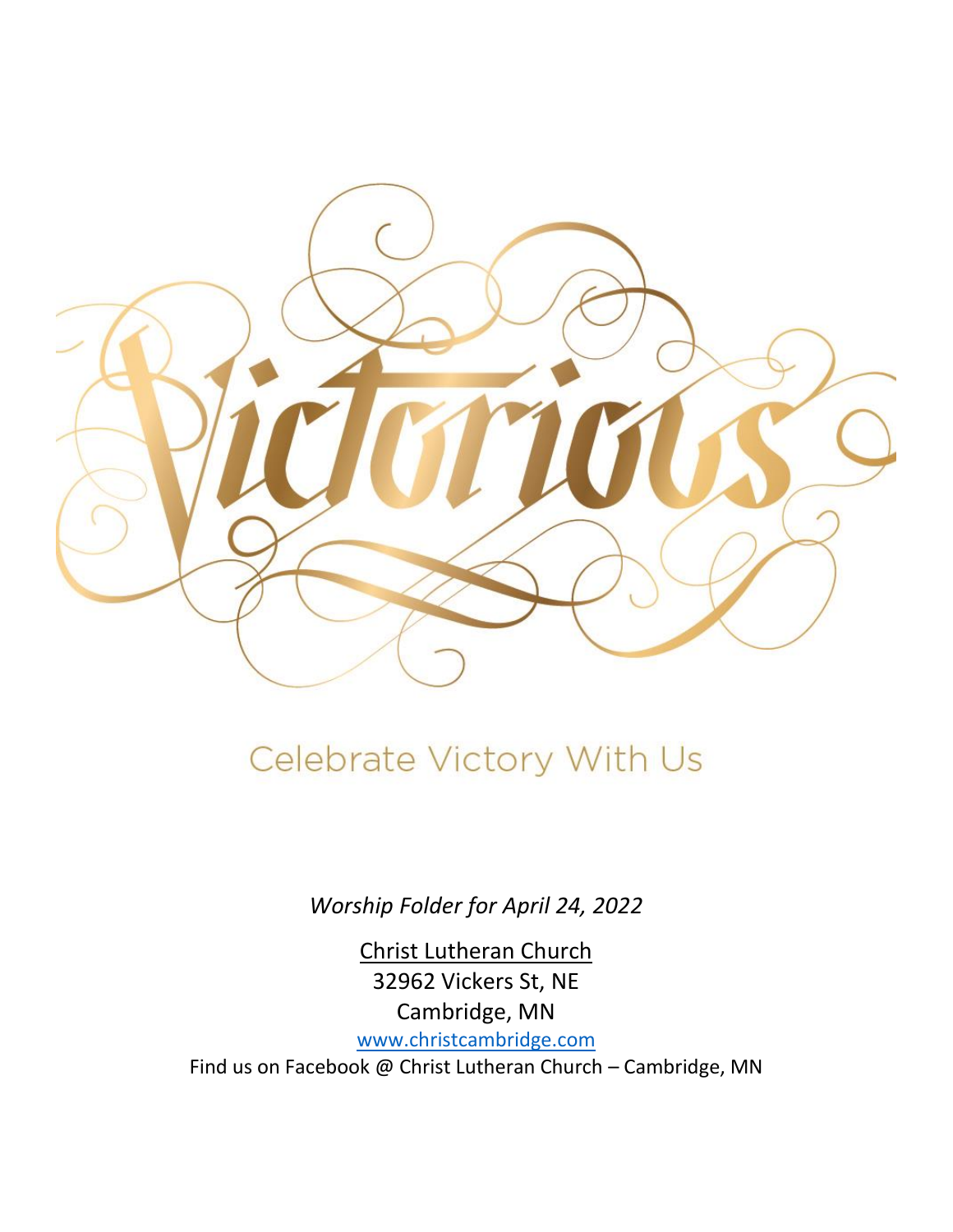



## **WELCOME TO CHRIST!**

We are so glad that you joined us to worship our Lord Jesus today, and welcome to our church! Christ is a member of the Wisconsin Evangelical Lutheran Synod (WELS). We have been gathering around Word and sacrament since 1976. Our pastor would be happy to answer your questions about our service, our beliefs, or communicant membership in our congregation. Please join us again soon!

### **INFORMATION**

**Our restrooms** are located by going to the right out of the sanctuary doors and proceeding down the hallway. They are at the end of the hallway on the right. There is also a **family restroom** with a changing station out the sanctuary doors to the left and around the corner.

**We love** hearing little ones in God's house but if you feel like your child needs a moment there are speakers to hear the service as well as books and toys in the entryway

**Our guest register** is located in the entryway. Please leave us a record of your visit and we will be glad to supply you with more information about our church.

Church: 763.689.5333 School: 763.689.2230 Cell: 701.471.0341 Cell: 612.810.1964 sbiebert@gmail.com bldgblksforlife@gmail.com

**www.christcambridge.com** Sunday Service 9:00AM Pastor Sam Biebert **Preschool Director Cliss Loescher** 

Contributors: Northwestern Publishing House Text: © 1993, Northwestern Publishing House Contributors: Stuart Townshend & Keith Getty Contributors: Howard Helvey, Henry Alford Contributors: John Neale Contributors: John Leavitt Reprinted and streamed with permission under ONE LICENSE #A-732651.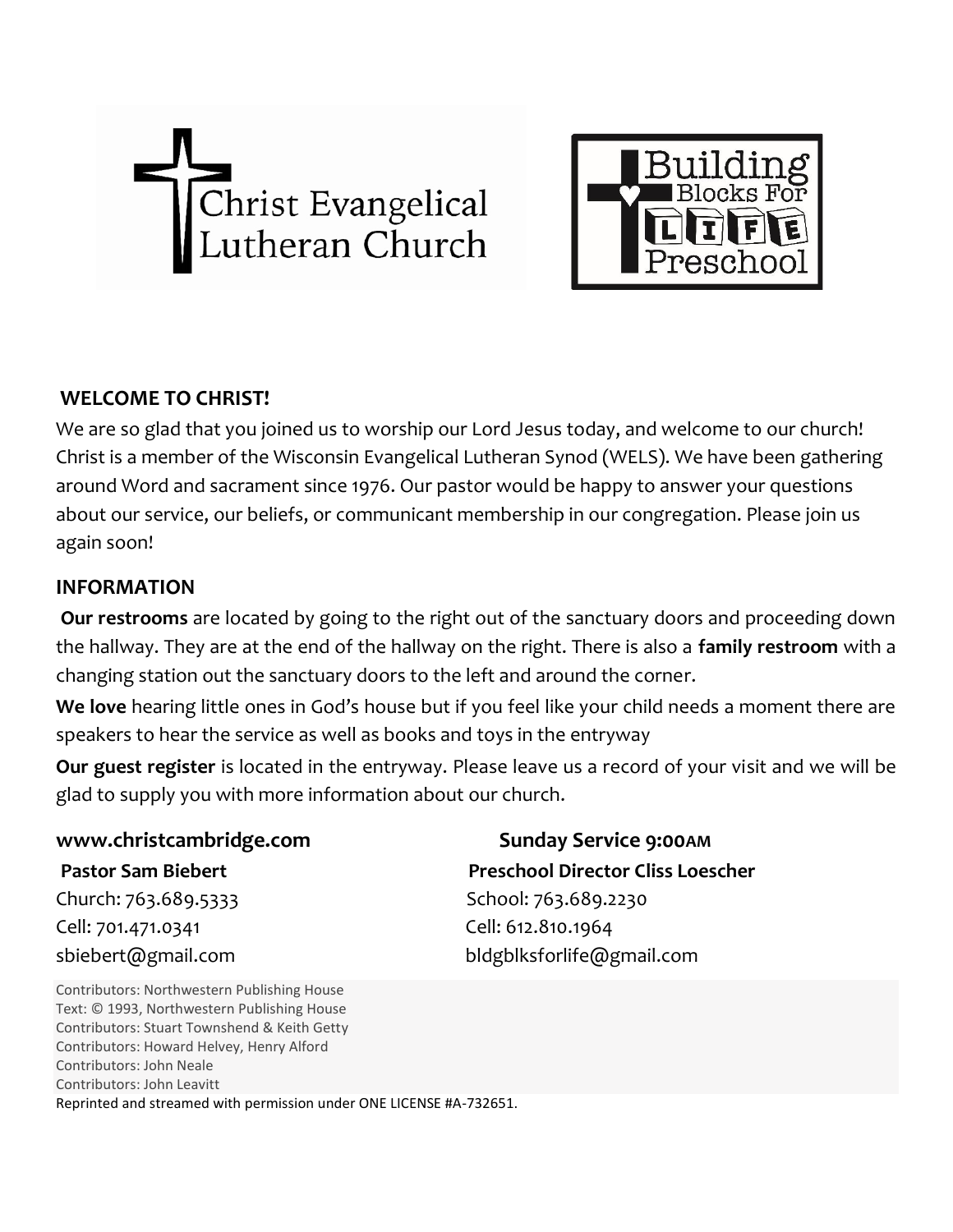

# SERVICE OF THE WORD

*This liturgy, found on page 38 in the red hymnal, offers the congregation a form of worship that focuses on the proclamation of God's Word. Believers respond to this divine gift with prayer, praise, and thanksgiving.*

### PASTOR'S WELCOME

# OPENING HYMN **IN CHRIST ALONE |** #752

*Please Stand.*

## GATHERING

L: The grace of our Lord  $\overline{\mathcal{F}}$  Jesus Christ and the love of God and the fellowship of the Holy Spirit be with you.

## **C: And also with you***.*

# CONFESSION OF SINS

- L: We have come into the presence of God, who created us to love and serve him as his dear children. But we have disobeyed him and deserve only his wrath and punishment. Therefore, let us confess our sins to him and plead for his mercy.
- **C: Merciful Father in heaven, I am altogether sinful from birth. In countless ways I have sinned against you and do not deserve to be called your child. But trusting in Jesus, my Savior, I pray: Have mercy on me according to your unfailing love. Cleanse me from my sin, and take away my guilt.**

# ABSOLUTION

L: God, our heavenly Father, has forgiven all your sins. By the perfect life and innocent death of our Lord Jesus Christ, he has removed your guilt forever. You are his own dear child. May God give you strength to live according to his will.

**C: Amen.**

# PRAISE & PRAYER

L: In the peace of forgiveness, let us praise the Lord.

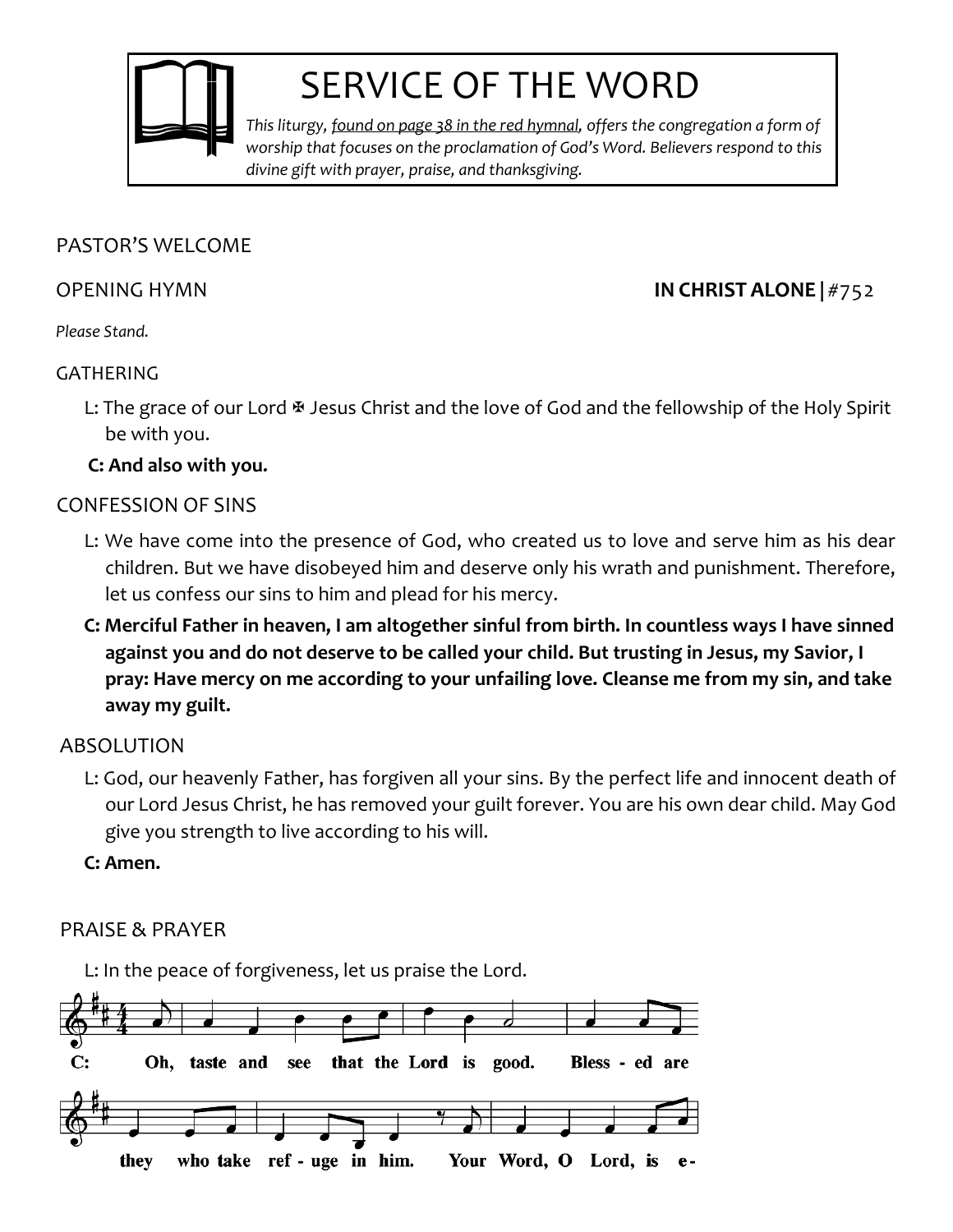

PRAYER OF THE DAY

L: Let us pray.

**C: O risen Lord, you came to your disciples and took away their fears with your word of peace. Come to us also by your Word and sacrament, and banish our fears with the comforting assurance of your abiding presence; for you live and reign with the Father and the Holy Spirit, one God, now and forever.**



# FIRST READING **Acts 5:12, 17-32**

**<sup>12</sup>**Many signs and wonders were done among the people through the hands of the apostles. With one mind, they all continued meeting in Solomon's Colonnade. **<sup>17</sup>** The high priest rose up, along with his associates (that is, the party of the Sadducees), because they were filled with envy. **<sup>18</sup>** They arrested the apostles and put them in the public prison. **<sup>19</sup>**But during the night an angel of the Lord opened the doors of the prison, brought them out, and said, **<sup>20</sup>** "Go, stand in the temple and keep on telling the people the whole message about this life." **<sup>21</sup>**After they heard this, they entered the temple courts at daybreak and began to teach. When the high priest and his associates arrived, they called together the Sanhedrin (that is, the whole council of elders of the people of Israel). Then they sent orders to the jail to have the apostles brought in. **<sup>22</sup>** But when the officers arrived, they did not find them in the prison. They returned and reported, **<sup>23</sup>** "We found the prison securely locked and the guards standing at the doors, but when we opened them, we found no one inside!" **<sup>24</sup>**When the captain of the temple guard and the chief priests heard these words, they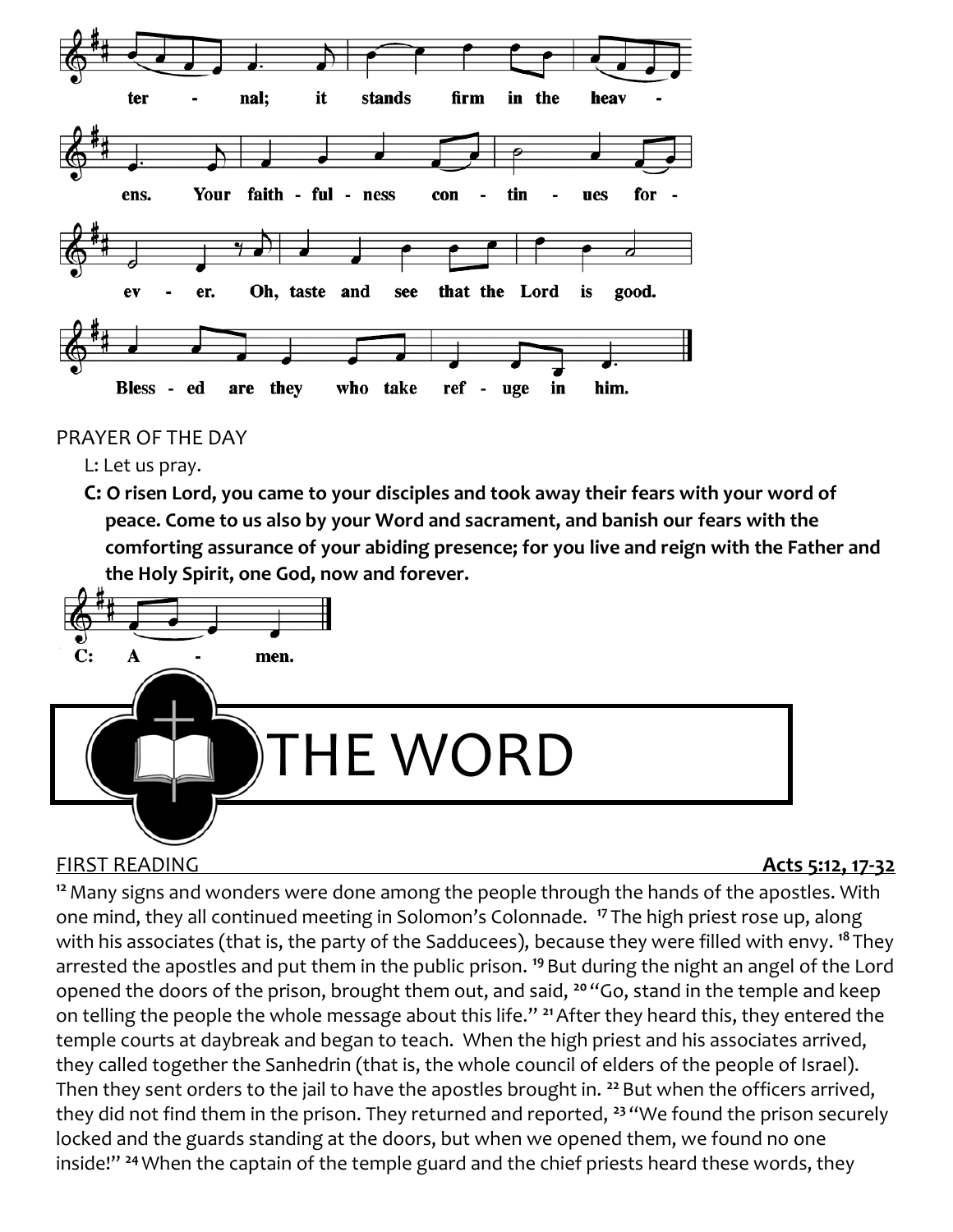were puzzled about them, wondering what could have happened. **<sup>25</sup>** Then someone came and reported to them, "Look! The men you put in prison are standing in the temple courts and teaching the people." **<sup>26</sup>** Then the captain went with the officers and brought the apostles in without force, because they were afraid that the people might stone them. **<sup>27</sup>**After they brought them in, they had them stand before the Sanhedrin. The high priest asked them, **<sup>28</sup>** "Did we not give you strict orders not to teach in this name? Look, you have filled Jerusalem with your teaching, and you are determined to bring this man's blood down on us!" **<sup>29</sup>**But Peter and the apostles replied, "We must obey God rather than men. **<sup>30</sup>** The God of our fathers raised Jesus, whom you arrested and killed by hanging him on a cross. **<sup>31</sup>**God exalted him to his right hand as Prince and Savior, to give repentance to Israel and the forgiveness of sins. **<sup>32</sup>**We are witnesses of these things, and so is the Holy Spirit, whom God has given to those who obey him."

### PSALM OF THE DAY *Psalm 16 | pg. 68*

*As the psalmist David foresees Jesus' resurrection, he understands that he himself will rest secure because his Savior will do the same. That is why he – and we – rejoice.*

### SECOND READING **Revelation 1:4-18**

### **4** John, To the seven churches in the province of Asia:

Grace to you and peace from him who is, who was, and who is coming, and from the seven spirits that are before his throne, **<sup>5</sup>** and from Jesus Christ, the faithful witness, the firstborn from the dead, and the ruler of the kings of the earth. To him who loves us and has freed us from our sins by his own blood **<sup>6</sup>** and made us a kingdom and priests to God his Father—to him be the glory and the power forever. Amen. **<sup>7</sup>** Look, he is coming with clouds, and every eye will see him, including those who pierced him. And all the nations of the earth will mourn because of him. Yes. Amen. **<sup>8</sup>** "I am the Alpha and the Omega," says the Lord God, the one who is, and who was, and who is coming, the Almighty. <sup>9</sup>I, John, your brother and companion in the suffering and kingship and patient endurance in Jesus, was on the island called Patmos because of the word of God and the testimony about Jesus. **<sup>10</sup>** I was in spirit on the Lord's Day, and I heard a loud voice behind me, like a trumpet, **<sup>11</sup>** saying, "Write what you see on a scroll and send it to the seven churches: to Ephesus, Smyrna, Pergamum, Thyatira, Sardis, Philadelphia, and Laodicea." **<sup>12</sup>** I turned to see the voice that was speaking to me. When I turned, I saw seven gold lampstands, **<sup>13</sup>** and among the lampstands was one like a son of man. He was clothed with a robe that reached to his feet, and around his chest he wore a gold sash. **<sup>14</sup>**His head and his hair were white, like white wool or like snow. His eyes were like blazing flames. **<sup>15</sup>**His feet were like polished bronze being refined in a furnace. His voice was like the roar of many waters. **<sup>16</sup>**He held seven stars in his right hand. A sharp two-edged sword was coming out of his mouth. His face was shining as the sun shines in all its brightness. **<sup>17</sup>**When I saw him, I fell at his feet like a dead man. He placed his right hand on me and said, "Do not be afraid. I am the First and the Last— **<sup>18</sup>** the Living One. I was dead and, see, I am alive forever and ever! I also hold the keys of death and hell.

### VERSE OF THE DAY John 20:29b

Alleluia. Alleluia. Christ is risen! He is risen indeed! Alleluia. Blessed are those who have not seen and yet have believed. Alleluia.



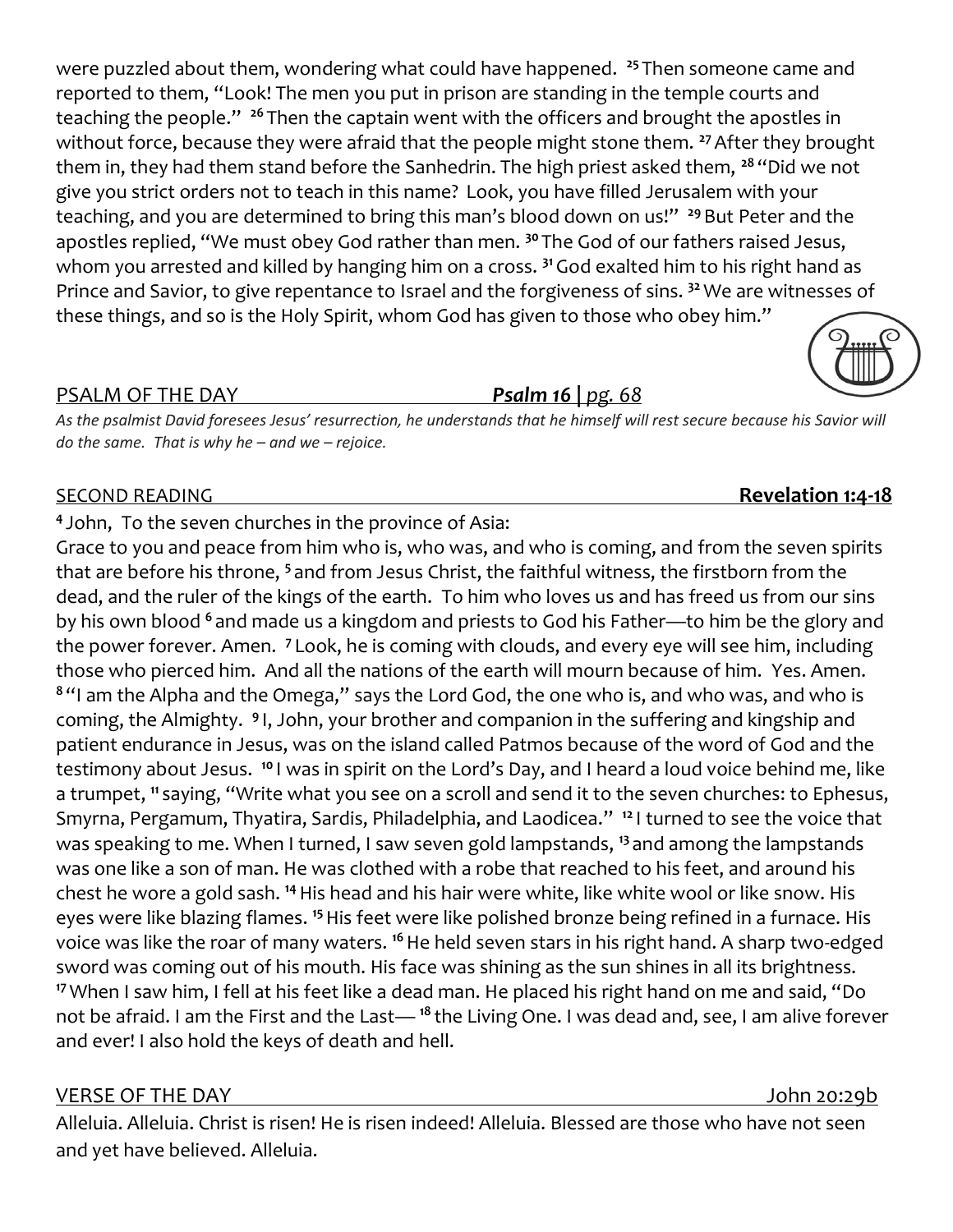### *Please stand.*

### GOSPEL **John 20:19-31**

**<sup>19</sup>**On the evening of that first day of the week, the disciples were together behind locked doors because of their fear of the Jews. Jesus came, stood among them, and said to them, "Peace be with you!" **<sup>20</sup>**After he said this, he showed them his hands and side. So the disciples rejoiced when they saw the Lord. **<sup>21</sup>** Jesus said to them again, "Peace be with you! Just as the Father has sent me, I am also sending you." **<sup>22</sup>**After saying this, he breathed on them and said, "Receive the Holy Spirit. **<sup>23</sup>**Whenever you forgive people's sins, they are forgiven. Whenever you do not forgive them, they are not forgiven." **<sup>24</sup>** But Thomas, one of the Twelve, the one called the Twin, was not with them when Jesus came.<sup>25</sup> So the other disciples kept telling him, "We have seen the Lord!" But he said to them, "Unless I see the nail marks in his hands, and put my finger into the mark of the nails, and put my hand into his side, I will never believe." **<sup>26</sup>**After eight days, his disciples were inside again, and Thomas was with them. Though the doors were locked, Jesus came and stood among them. "Peace be with you," he said. **<sup>27</sup>** Then he said to Thomas, "Put your finger here and look at my hands. Take your hand and put it into my side. Do not continue to doubt, but believe." **<sup>28</sup>** Thomas answered him, "My Lord and my God!" **<sup>29</sup>** Jesus said to him, "Because you have seen me, you have believed. Blessed are those who have not seen and yet have believed." **<sup>30</sup>** Jesus, in the presence of his disciples, did many other miraculous signs that are not written in this book. **<sup>31</sup>** But these are written that you may believe that Jesus is the Christ, the Son of God, and that by believing you may have life in his name.

L: The Gospel of our Lord. *Please be seated.* be  $\mathbf 0$ Christ! to you,

**YOUTH HYMN** THE STATE OF THE SET OF THE SET OF THE SET OF THE STATE OF MINE.

# SERMON **[John 20:19-31](https://youtu.be/Ba_Ym8IrhbY) Theme: Victorious: "Witness Over Restraint"**

### APOSTLES' CREED

**C: I believe in God, the Father almighty, maker of heaven and earth.**

**I believe in Jesus Christ, his only Son, our Lord, who was conceived by the Holy Spirit, born of the virgin Mary, suffered under Pontius Pilate, was crucified, died, and was buried. He descended into hell. The third day he rose again from the dead. He ascended into heaven and is seated at the right hand of God the Father almighty. From there he will come to judge the living and the dead.**

**I believe in the Holy Spirit, the holy Christian Church, the communion of saints, the forgiveness of sins, the resurrection of the body, and the life everlasting. Amen.**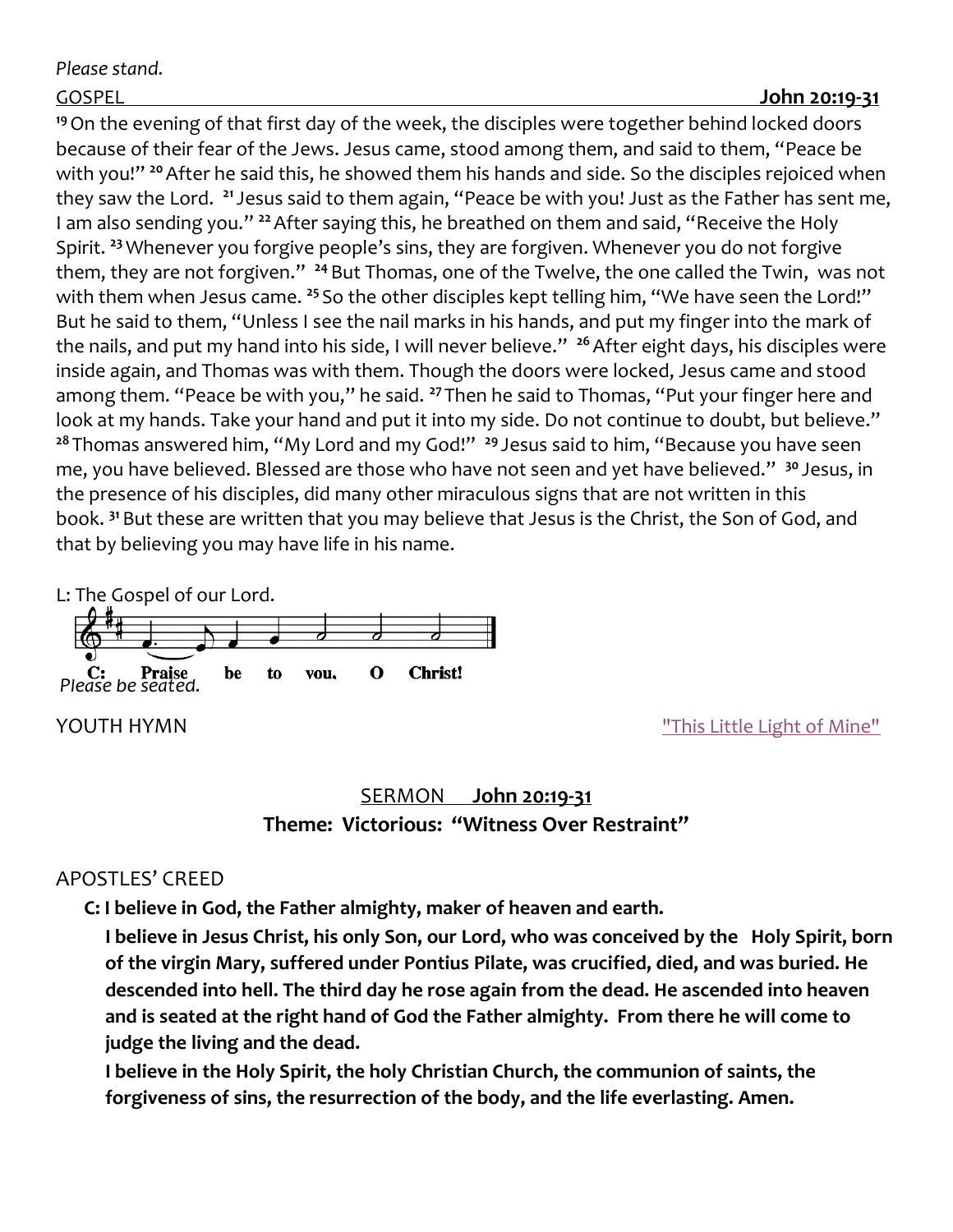# THANK OFFERING 1 Corinthians 16:2; 2 Corinthians 9:6-8

*The members of Christ Lutheran join together to do the Lord's work in Cambridge and throughout the world in our church body, the WELS. Guests need not feel obligated to participate in this offering which supports our ministry. ( You can also make use of online giving through the VancoMobile app or by going to the church's website [\(www.christcambridge.com\)](http://www.christcambridge.com/)* and *selecting the "Donate" tab under "About" in the site menu.)*



![](_page_6_Picture_4.jpeg)

### **(Referencing our lesson from Acts 5:12, 17-32)**

**On this second Sunday of Easter, the resurrection of Jesus from death is fresh in our minds. We continue to rejoice, sing, and give thanks to God for his unconditional love through the supreme sacrifice of his Son for our sins. The Easter season is about setting priorities—KEEPING CHRIST FIRST in our lives! "We must obey God rather than men!" In Acts 5:29, Peter and the other apostles expressed this priority even under threatening circumstances as they appeared before the Sanhedrin ("the full assembly of the elders of Israel"). The apostles witnessed to these high officials that Christ died so that we could live eternally with him. As witnesses to the truth, we are caretakers of the gospel message. Managing the proclamation of that message is the work of the church and its people. Through good stewardship of the gifts God gives personally and to the church, the gospel message is proclaimed.**

# PRAYER OF THE CHURCH

L: Lord Jesus, we praise you for saying to us as you said to your disciples, "Peace be with you." With your word and with your presence you assure us that, though we are sinners, you have forgiven us and accept us as your brothers and sisters through faith. You remind us that, even though we might not be able to understand how you will do it, you will bring your promises to fulfillment in our lives.

**C: Increase our faith so that we are able to live in your peace day by day. Continue to breathe your Holy Spirit into us so that we may bring your message of peace to others.**

L: Risen and glorious Savior, when we contend with life's difficulties it is all too easy to forget that you are the One who rules over all things in incomprehensible splendor and majesty.

**C: Keep before us the revelation of yourself that you gave to the Apostle John so that we do not lose heart when we struggle here on earth but rather turn to you as our King, our Helper, and our Deliverer.**

L: Heavenly King, because you are ruler over all, we commend to your care those whom you place among us to preserve peace and order in society. Be with our government officials, whether they be those who establish the laws, or those who enforce them, or those who carry out the various other responsibilities we entrust to our government.

**C: Enable them to serve wisely and well. Enable us to honor them, even when we disagree with them, by reminding us that you have established them in their authority, and that you will use them for our benefit and blessing.**

L: Dear Savior, it is easy for us to take for granted the liberty we have to worship you. Many are not so fortunate. They live in countries where they are persecuted and attacked because they believe in you. Thwart the efforts of those who would harm your own. Preserve in the